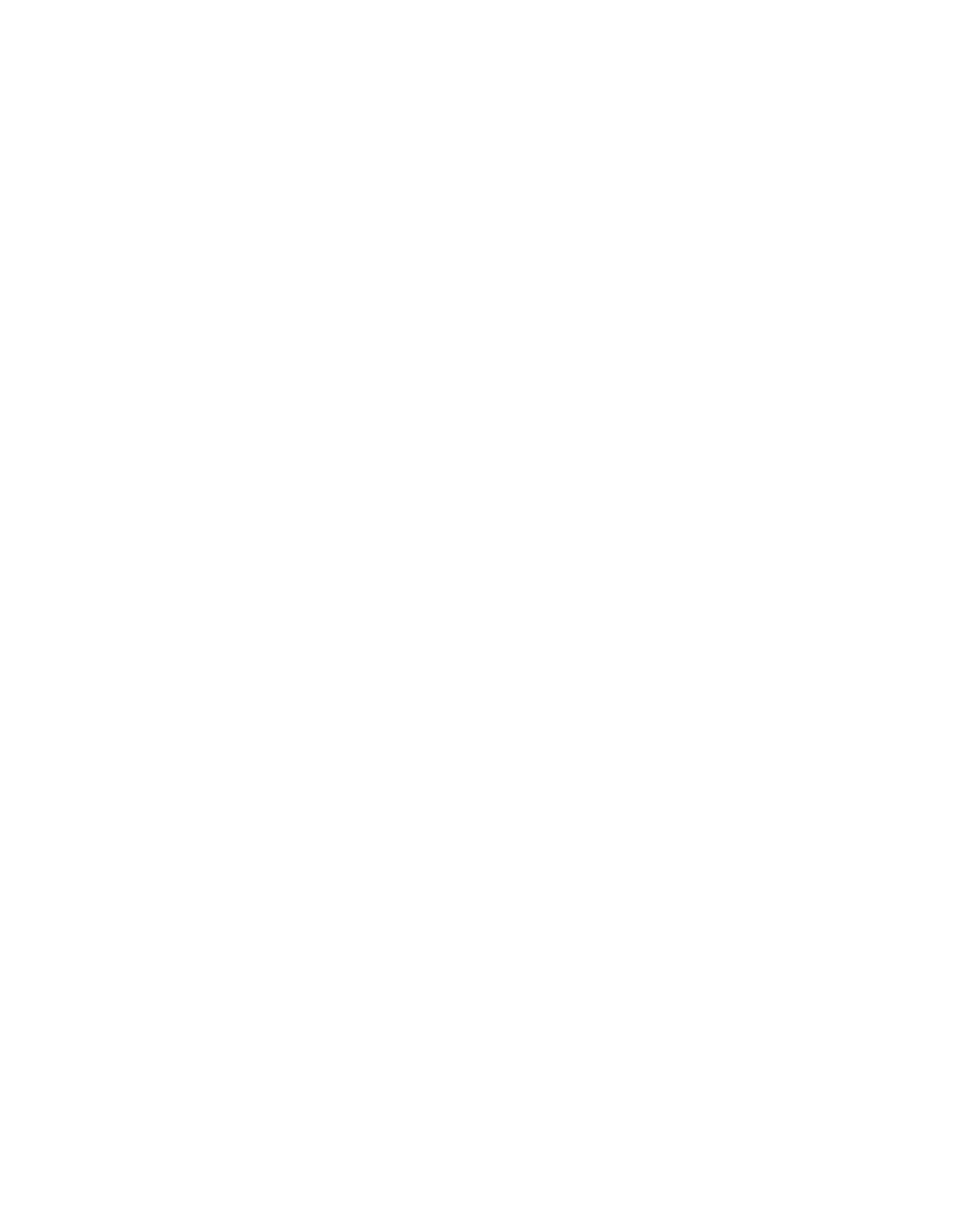Re:

This document aims to establish Re: Art Show as a model by listing a set of parameters which anyone can follow. It aims to be a loose possibility, while also being an accessible reality for arts organizers, within a larger system of spaces and interactions.

A Re: Art Show can only be named as such if it follows the criteria outlined here.

The most important parameter is this: whoever is organizing Re: Art Show must listen to the ideas and needs of the participating artists, curators, and their audiences, and always consider them first when making decisions. They must operate on a basis of careful consideration of the people they work with. They must be helpful and present. When criticized, they should listen before responding. They should always consider the possibility that staging the show is not always the best option.

Re: Art Show is **not** a commercial gallery, museum, or 501(c)(3) non-profit organization. It does not make any money.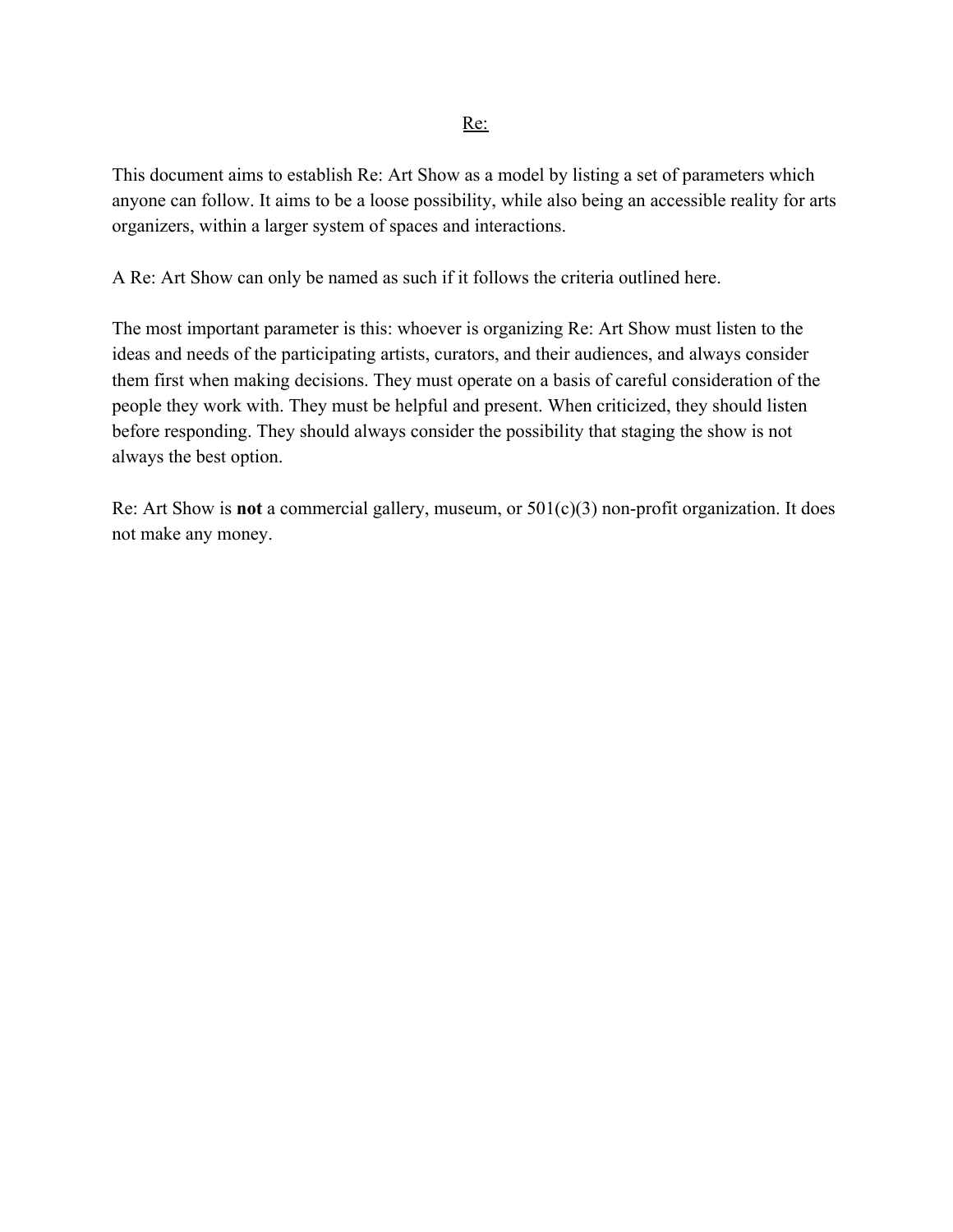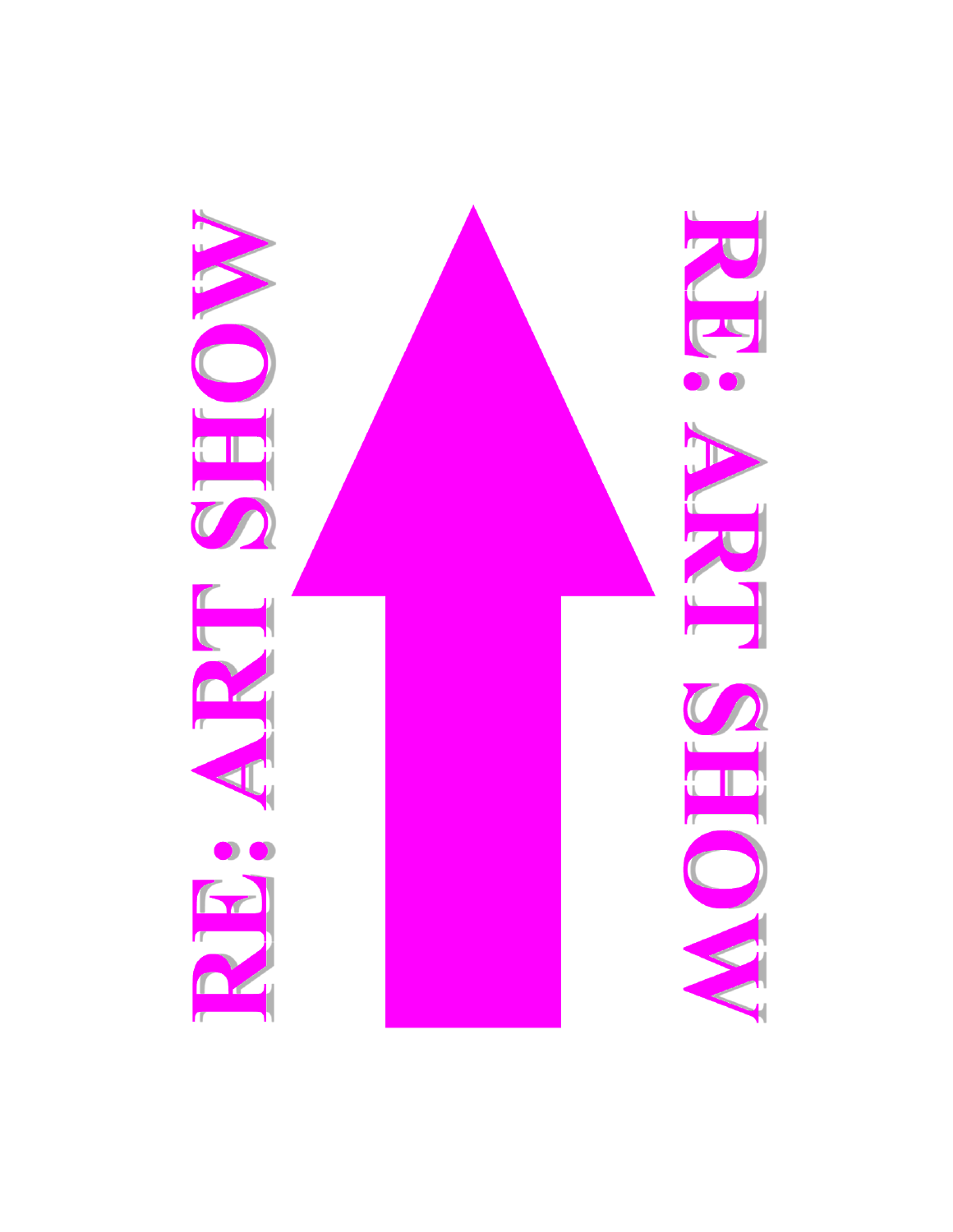#### Re:Re:

- ❏ Free to experience
- ❏ Ongoing
- ❏ Rent-free operation
- ❏ Always a group show
- ❏ Never in a gallery
- ❏ Never in a museum
- ❏ Not tied to one space
- ❏ Space reactive
- ❏ Collaborative
- ❏ (mostly) Organizer funded
- ❏ A space for artists and curators to make the work that they want.
- ❏ An invitation to participate is not a selection of a specific artwork, it is an invitation to let the artist lead – to make new work, or reinterpret old works.

#### **Organizers must always:**

- ❏ Be aware of the people, neighborhood, communities, and businesses around the Re: Art Show space.
- ❏ Research artists local to the community around the Re: Art Show space.
- $\Box$  Be aware of the fact that art-spaces contribute to gentrification / artwashing
- $\Box$  Do not take up / use space in ways that directly contribute to the displacement of people and communities around you.
- ❏ Be open to criticism about how Re: Art Show might be contributing to gentrification.
- ❏ Be willing to cancel a Re: Art Show upon learning that any of the above criteria is not being met.
- ❏ Commit to showing works by queer artists, trans artists, and artists of color. At the time of writing this, the art-world has a problem with showing and representing artwork by too many white, cis, men. Re: Art Show is committed to following in the footsteps of other arts-organizers who called out this problem and are working to change it.
- ❏ Be willing to pay for upfront costs materials, tools, beer, uhauls **when they can** (more details in the MONEY section).
- ❏ Buy beer from their local bodega.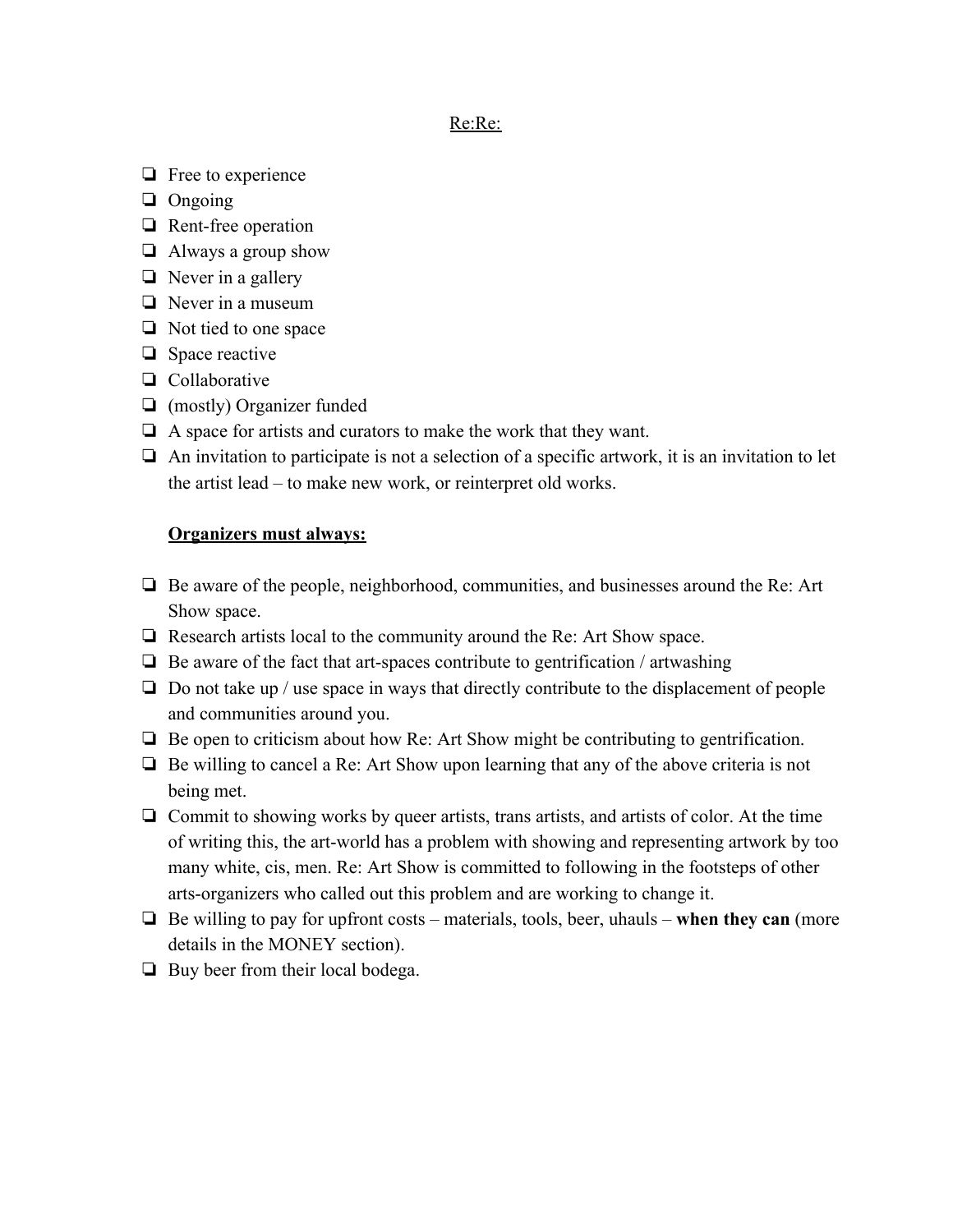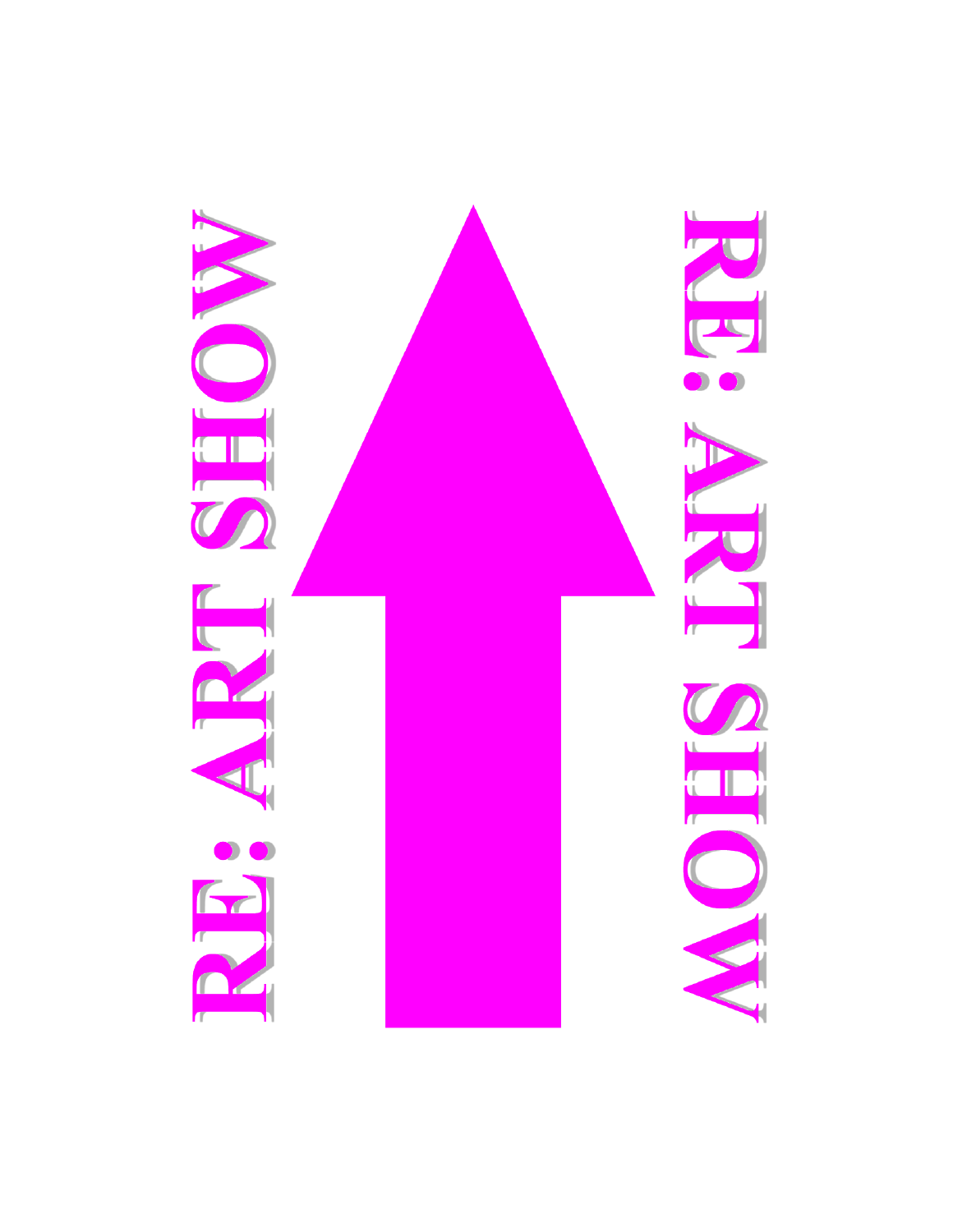## Re:Re:Re:

## SPACE

Re: Art Show can take place anywhere. Inside, outside, hidden, or visible. It is tied to space, but it is not tied to one space only. It should be a collaboration between the space itself and the artists, where even old artwork can become new.

Re: Art Show does not take place inside of a gallery. It must take place where the artists and audiences are given new access to art and the spaces around them which is not normally given to them.

When finding a space for Re: Art Show to take place, the organizers must carefully consider the surrounding neighborhoods, people, and businesses which surround the Re: Art Show space.

Organizers should have an understanding of the real dangers of gentrification and artwashing. They should always consider how to make the show space best available, and to whom, even if it means giving up their own access to someone who better understands the immediate community.

When the project began, Re: Art Show operated inside former Pfizer pharmaceuticals factory in Brooklyn. For decades, the building was closed off to the people in the surrounding community, unless they were employed there. After the company left the building, a different company began renovating and leasing the spaces to small businesses, some large, and several non-profit organizations. It was not being rezoned from its original manufacturing status. There were jobs placement programs and frequent events which engaged local schools and families. The businesses ranged from music rehearsal spaces to popsicle production. We appreciated working alongside organizations which opened the spaces to the public, at least a little more than the building was previously.

This is not a claim that the actions of the Re: Art Show organizers have always or will always be perfect when it comes to issues of gentrification. It's also not a claim that the owners of the former Pfizer building are perfect examples of this, either.

It is, instead, a mission statement. That as long as there are artists and art-spaces, we (Erin Davis / Max C Lee) think there are more accessible ways to organize D-I-Y shows, and better ways to engage with neighborhoods whose longtime residents are being displaced.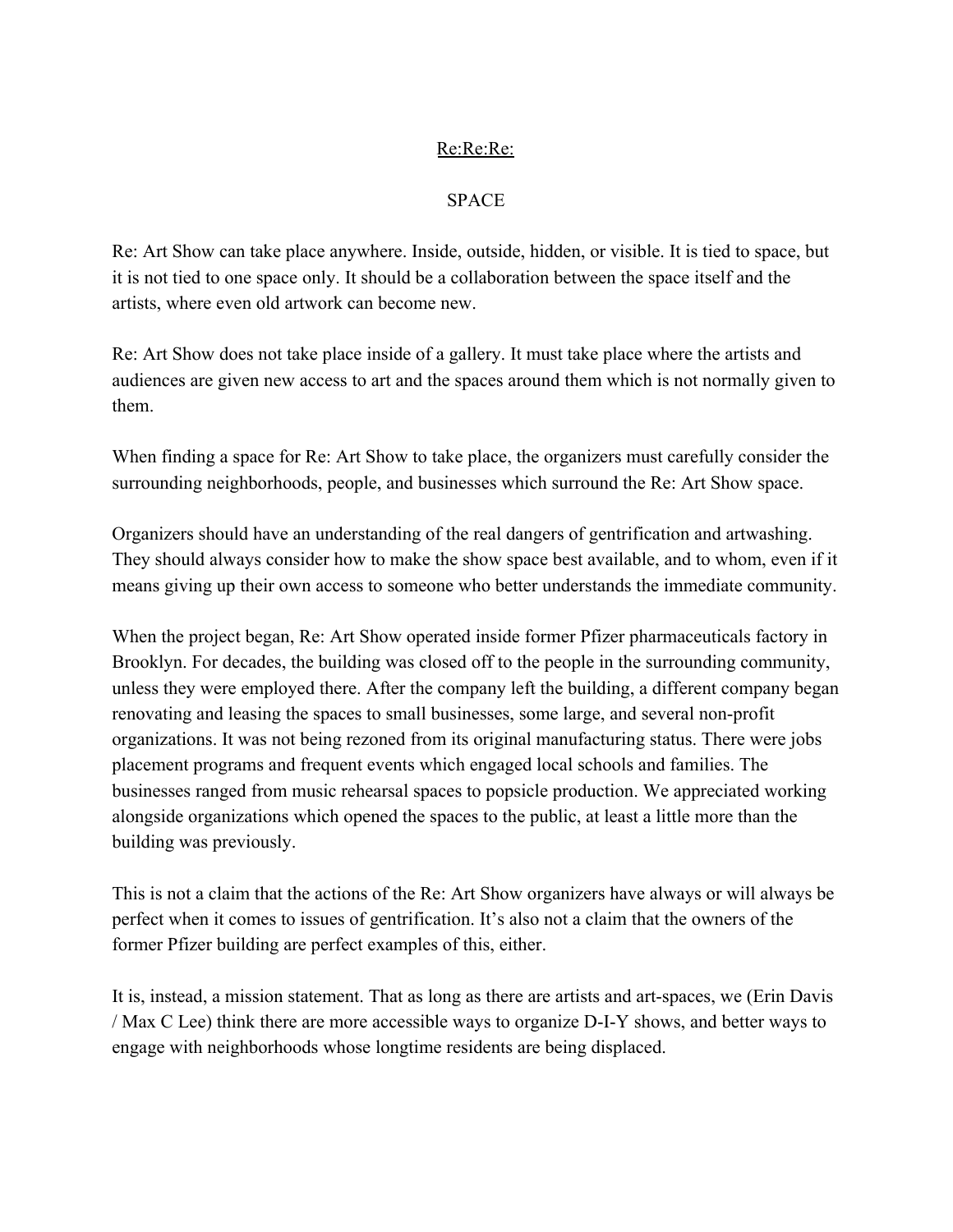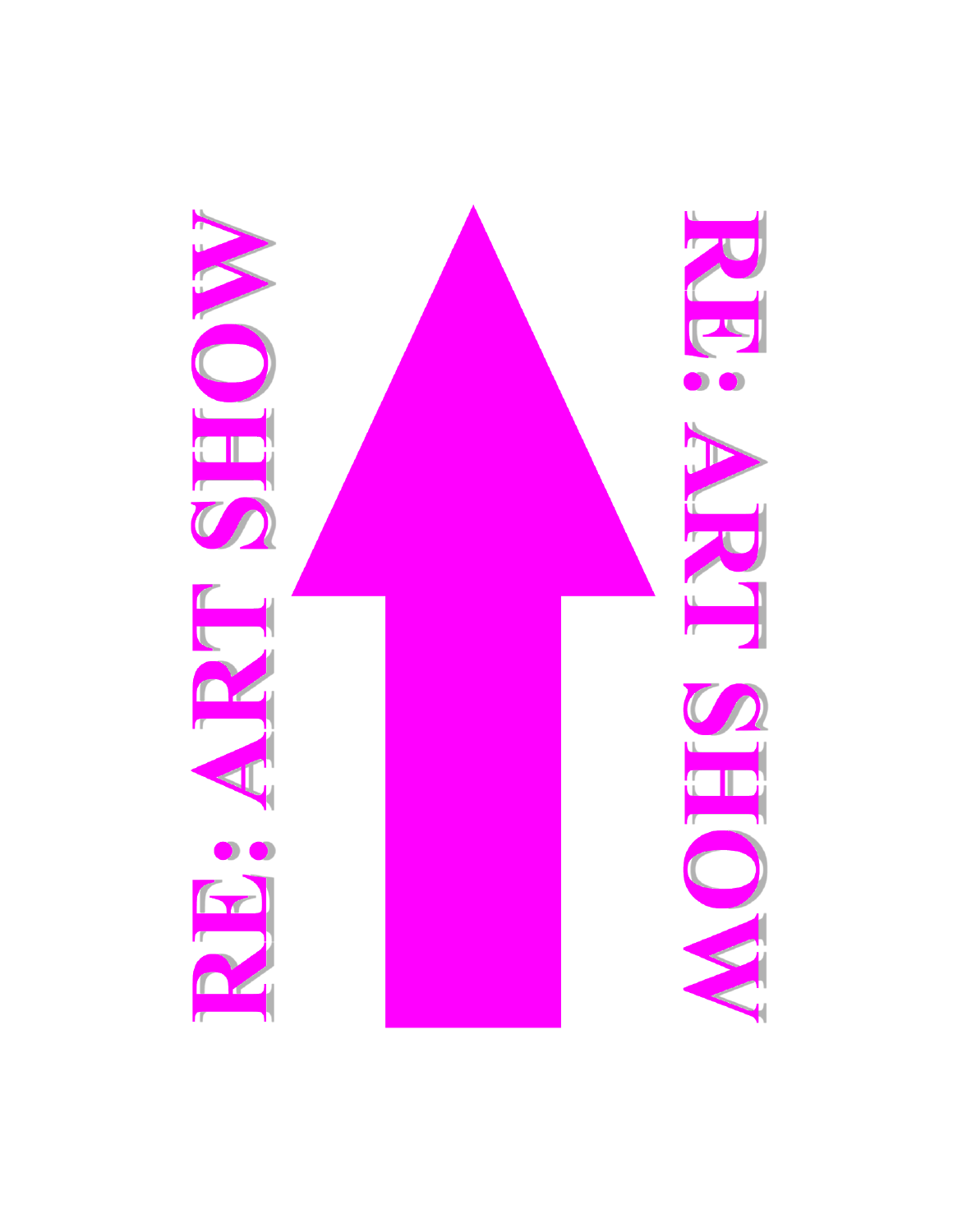#### SPACE (cont.)

A Re: Art Show is never in a gallery or museum, and it will never become a permanent art space, because the spaces that Re: Art Show uses should remain useful to the people around it after Re: Art Show has left.

The space does not have to be empty while Re: Art Show uses it, but if it shares space (with a business, organization, or the public) it should blend into the goings-on of said shared space. It should ask and encourage viewers to view, not force them.

A Re: Art Show space is borrowed, used, but never rented. Therefore, a Re: Art Show space will be a collaboration between people with access and privilege and people who don't have the same access and privileges. The founders of Re: Art Show (Erin Davis / Max C Lee) are both cis, white, men. They both recognize the role that their privilege played in being given access to the former Pfizer factory.

It is a rare occasion that space is given for free (but we also believe that if space was given to us for free, it can be given to someone else for free). When space *is* given away, it will likely be given to those with privilege. Inherently, those who are at liberty to own/afford space and subsequently give it away are privileged. Thus, an organizer of Re: Art Show should understand the nature of their own privileges and leverage them in a way that supports those without their same privileges.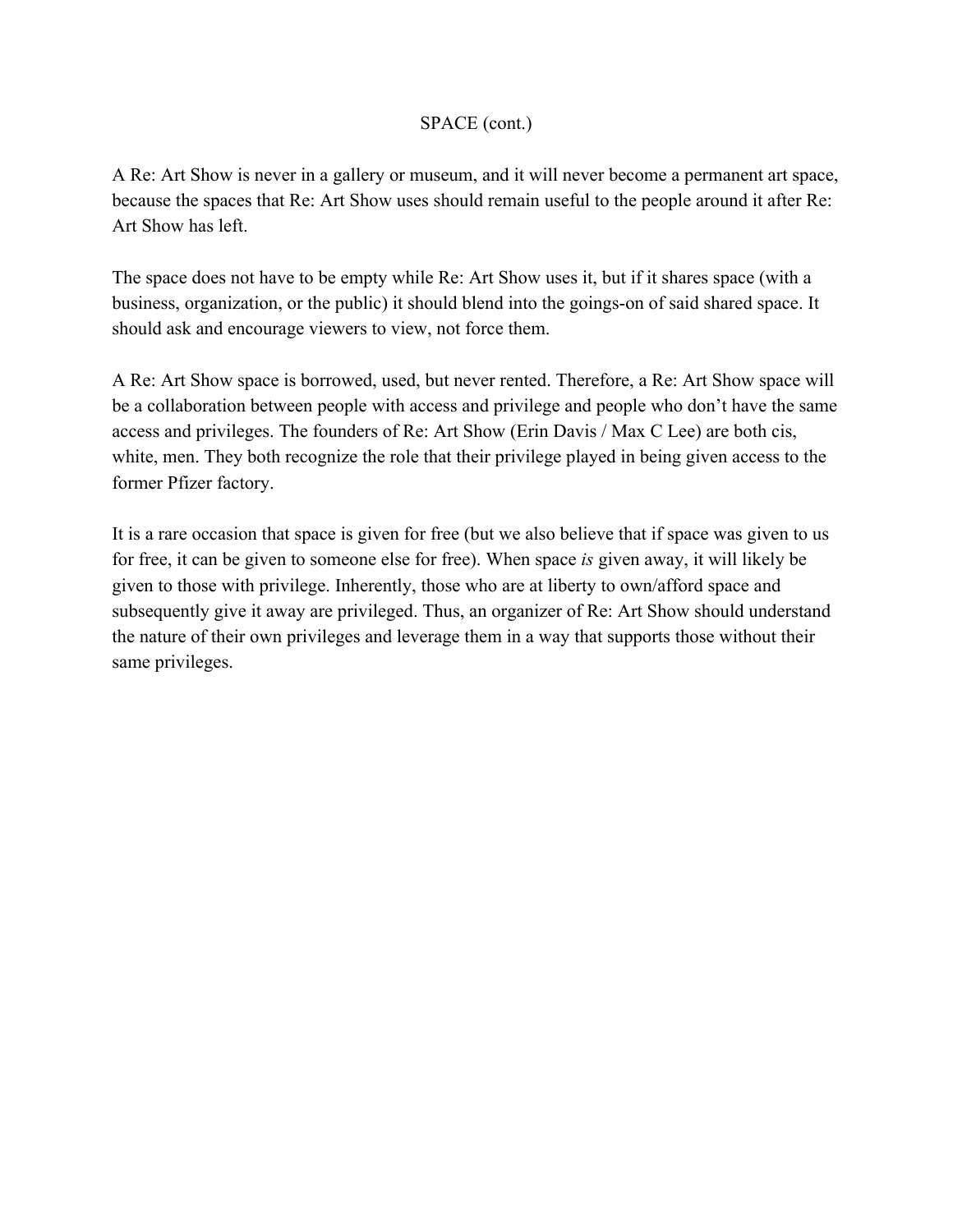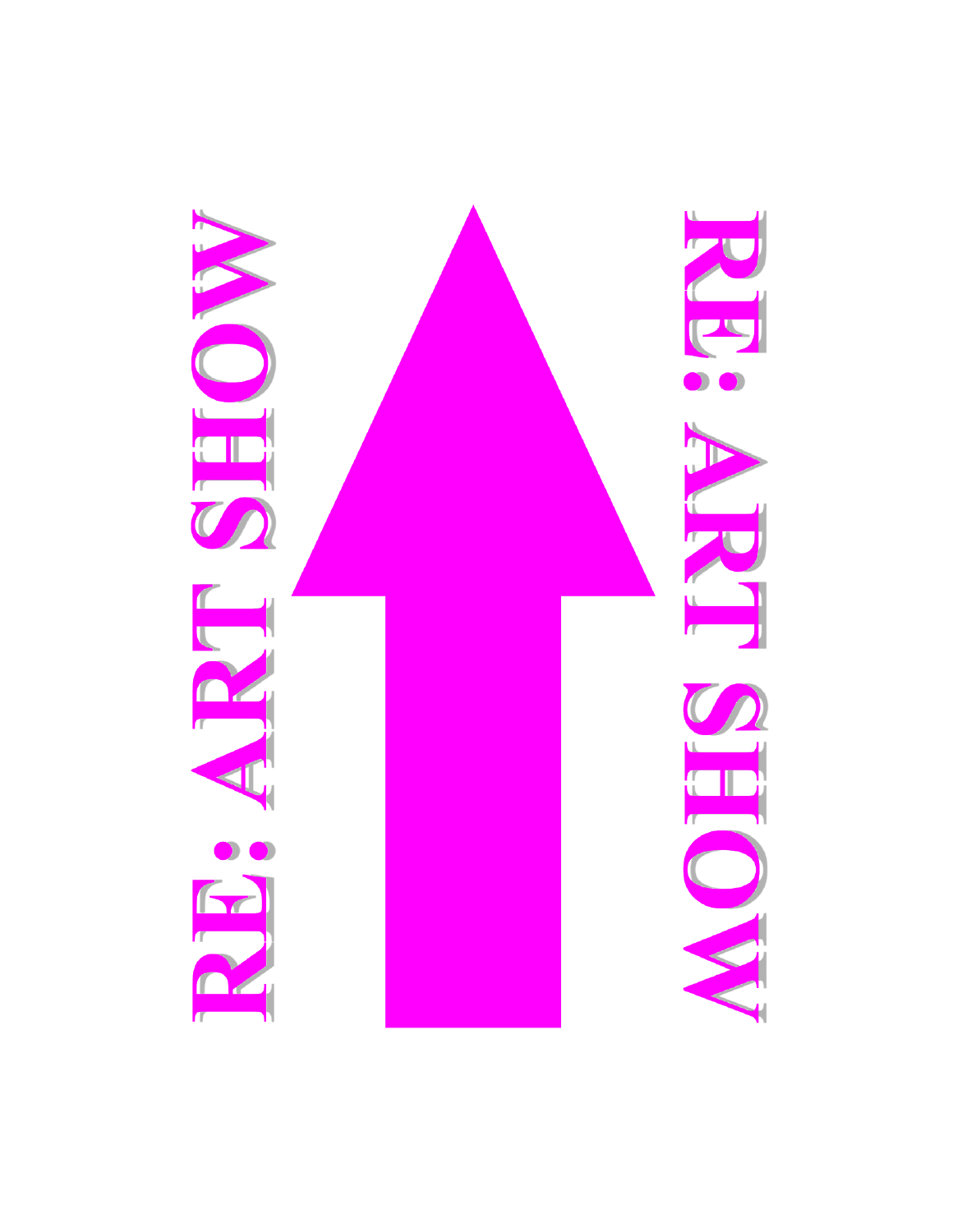## Re:Re:Re:Re:

## **MONEY**

Re: Art Show is intrinsically tied to capital while operating in a way where capital is not a priority. The project was founded on an idea that organizing art shows did not have to be an endeavor only reserved for those with wealth or space.

It benefits from those with capital and space in order to create an environment where the focuses of those involved do not revolve around money. It also encourages those with space to share in a way that is rare and unusual, which is an action Re: Art Show hopes to see more of.

There is, however, necessarily money involved. Tools, extension cords, lights, tech equipment, uhauls, and beer comprise the entire budget for the project at the time of writing this.

It is possible to organize a Re: Art Show with no up-front costs, as long as the artists are made aware that there is no budget upon being invited.

However, it is encouraged that the organizers be prepared to pay for whatever they can in order to create a better experience for the artists and curators. The founders of Re: Art Show worked day-jobs at the start of the project, which paid for everything in their budget. They also had projectors, screens, media players, a computer, and other items donated to their operation from artists and their friends. This type of collaborative involvement is essential to improving the show and fostering the community of artists that orbits the organizers, whomever they may be.

Above all, artists should never be asked to pay for the show. The only financial burden placed on the artists is their own ability to realize their work in the space. All other elements (mentioned above) are the sole responsibility of the organizers.

As of yet, Re: Art Show has unfortunately not established a budget for the artists. If a budget to pay artists can be obtained, it is highly encouraged.

Finding new (but considerate) ways of generating income (grants, donations, ???) are highly encouraged.

#### **\*\*HOWEVER\*\***

Re: Art Show exists as a platform for artists and curators. It is NEVER about making money by selling work. In the event that artwork at Re: Art Show sells, the buyer is referred to the artist, and absolutely 100% of any **purchases made go to the respective artist.**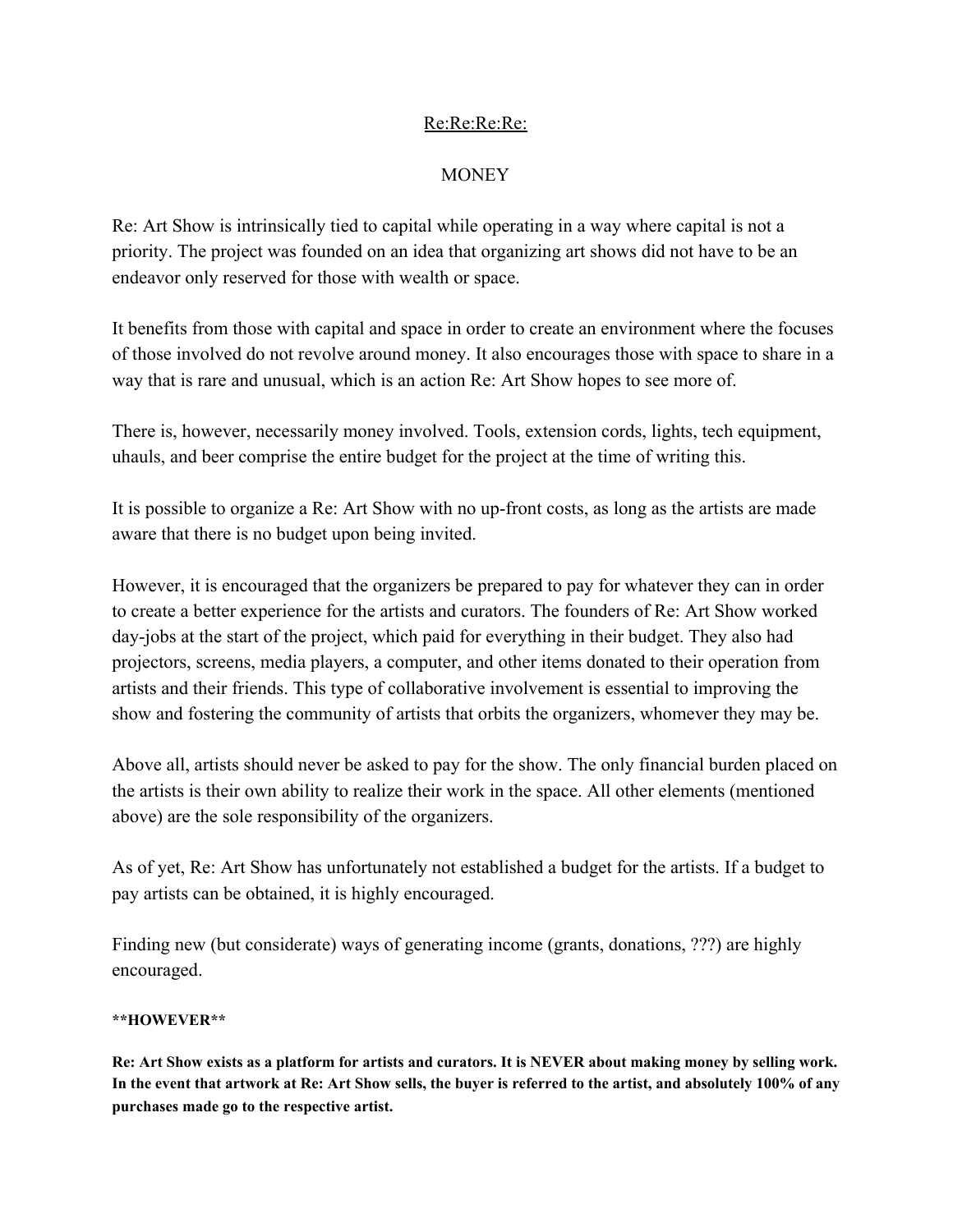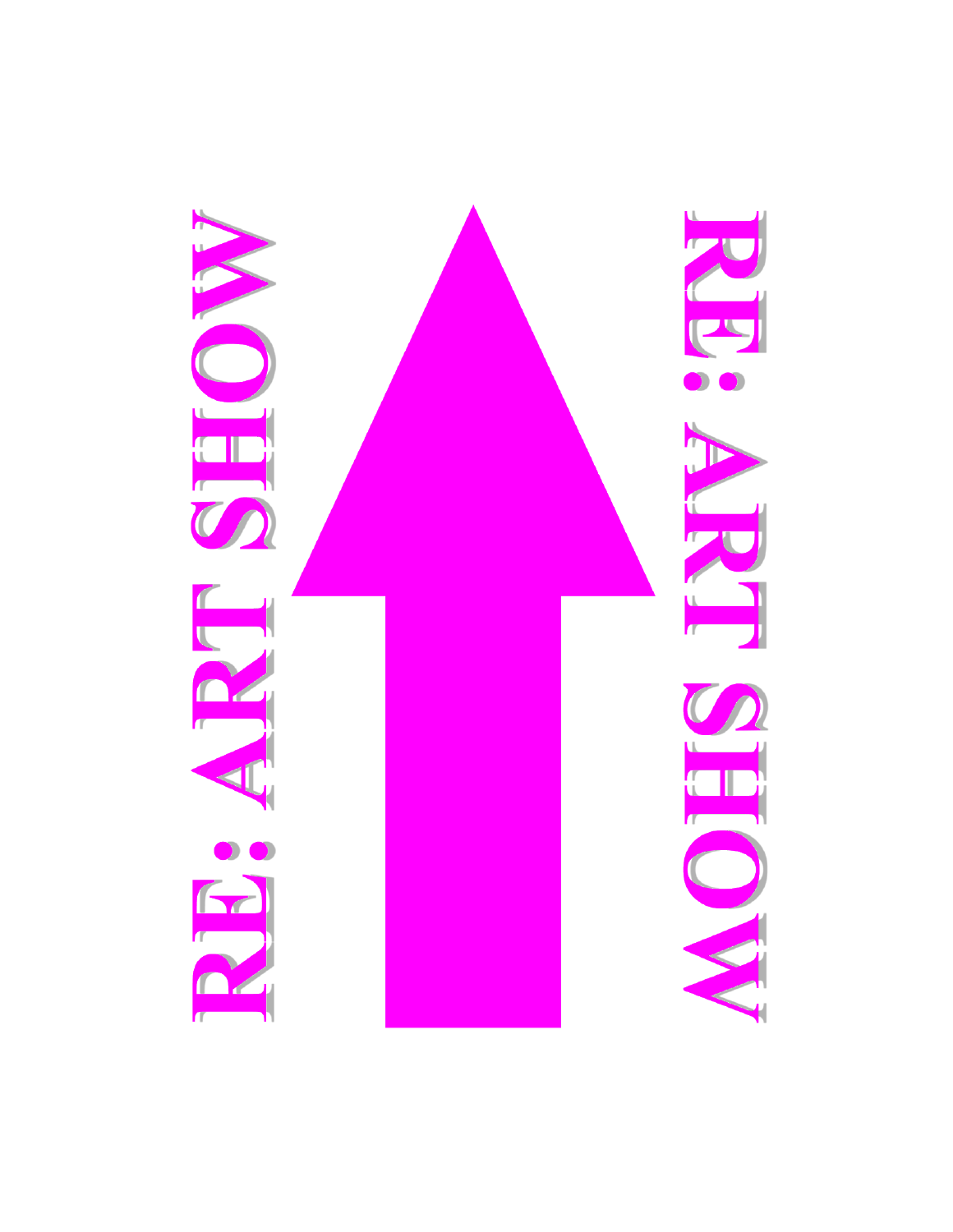# Re:Re:Re:Re:Re:

## CURATORIAL

When inviting artists to participate, the organizers of Re: Art Show should focus on artists and their respective ideas rather than on specific artworks. The same goes for inviting guest curators, who should be able to do whatever they want. This project is about supporting artists and curators' ideas and realizing them.

In practice, this means allowing artists and curators to be the driving force in the arrangement and vibe of the show. It means that if the artist has no preference about placing their works, the organizers should still consider what best suits the artist's work.

When working with an artist remotely, these practices should not change. An open dialogue should occur as if the artist were there in person. Re: Art Show, as a general part of the ethos, encourages working with artists remotely in an affordable way.

Organizers' main curatorial priority should be supporting the artists in Re: Art Show. Establishing a role with this idea at its core establishes a dynamic that will create a successful show.

If the organizers have enlisted a guest curator, their priority should be supporting that curator's vision. This could mean taking a step back from elements that the organizers had planned on dealing with, or changing structures / ideas.

If the organizers have *not* enlisted a guest curator, their curation should be centered around allowing the artists to lead the conversation. Having a specific curatorial idea is not inherently necessary. Artist interaction / collaboration and supportive leadership on the part of the organizers plays a huge role in the success of the show upon completion.

To reiterate, your role as an organizer should be lifting up the artists and curators you enlist. That is the show's default curatorial statement.

Finally, Re: Art Show encourages artists to curate. As an extension of this, we also encourage the organizers and guest-curators to curate their own works alongside the works of other artists. We believe that artists can better their own practice by contextualizing it in this setting. However, as with every other aspect of this show, it is important to consider when/how/why an organizer is taking up space. It will not always be appropriate to include your own work.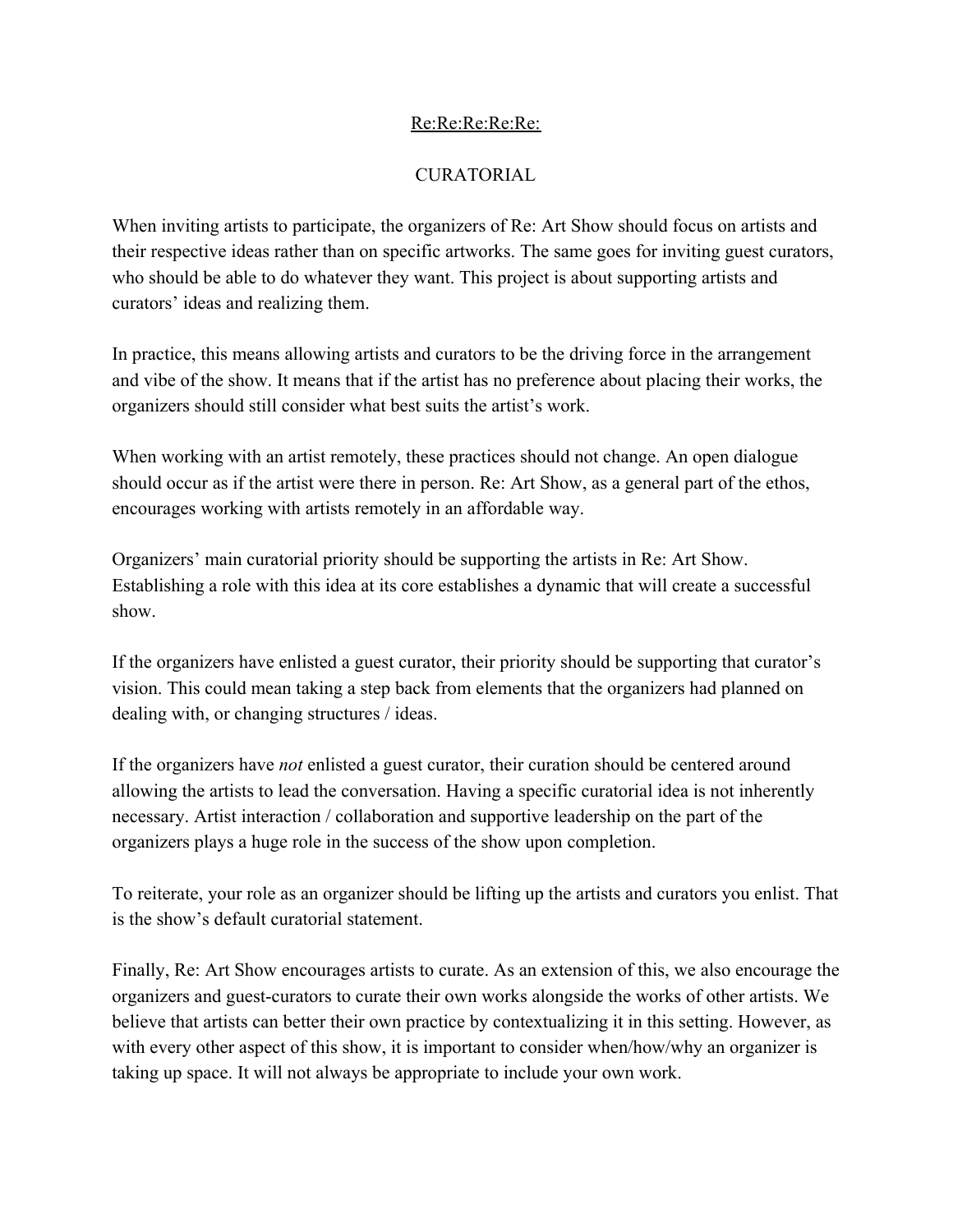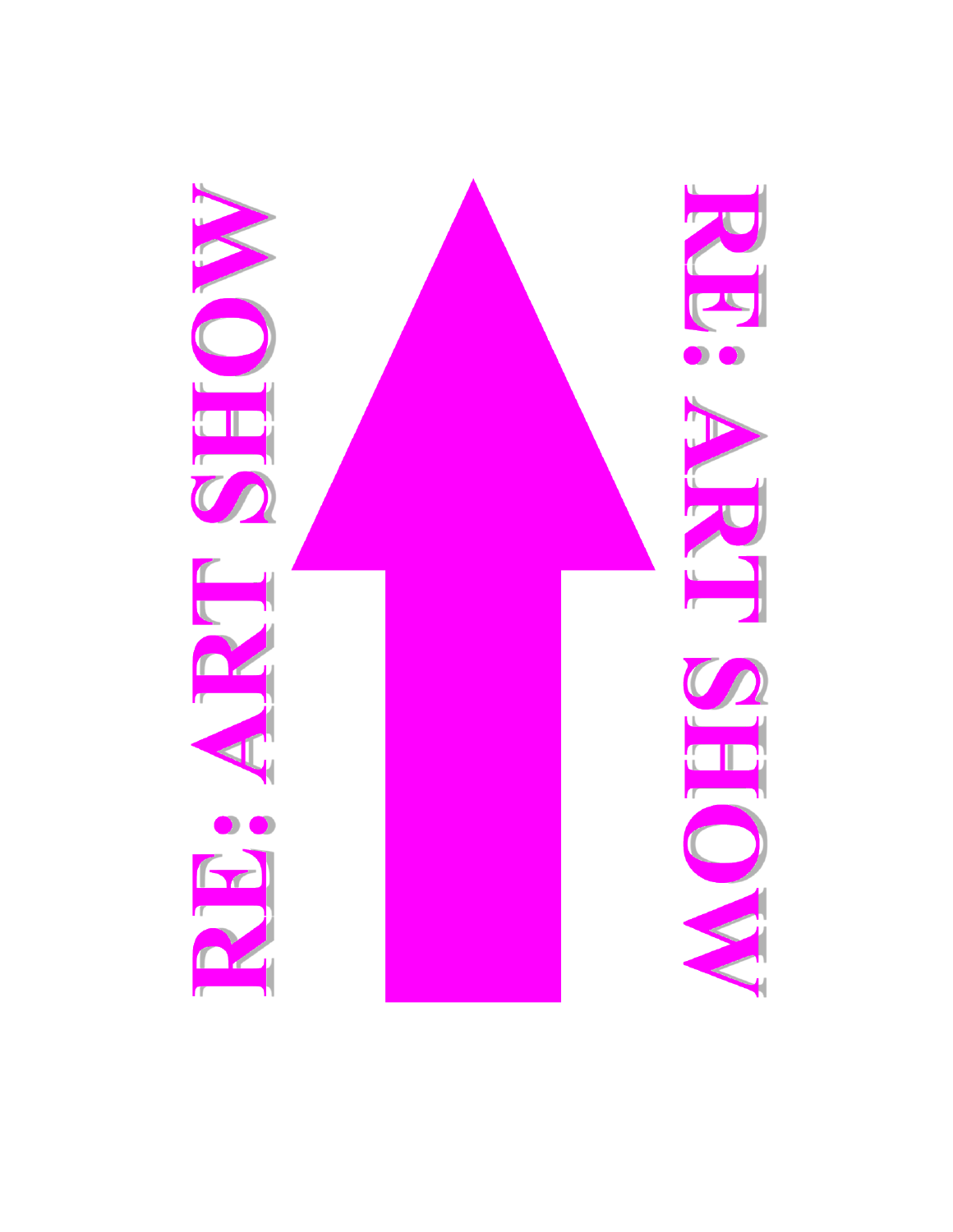#### FWD:

We, the founders of Re: Art Show, are officially opening this model for others to use.

We are are taking a step back from frequent exhibitions in the former Pfizer factory at 630 Flushing Ave. in Brooklyn. Exhibitions will still happen, but less often.

Instead, we are seeking organizers to apply this model in other spaces.

If you are interested in staging your own Re: Art Show please contact us.

[reartshow@gmail.com](mailto:reartshow@gmail.com) www.reart.show